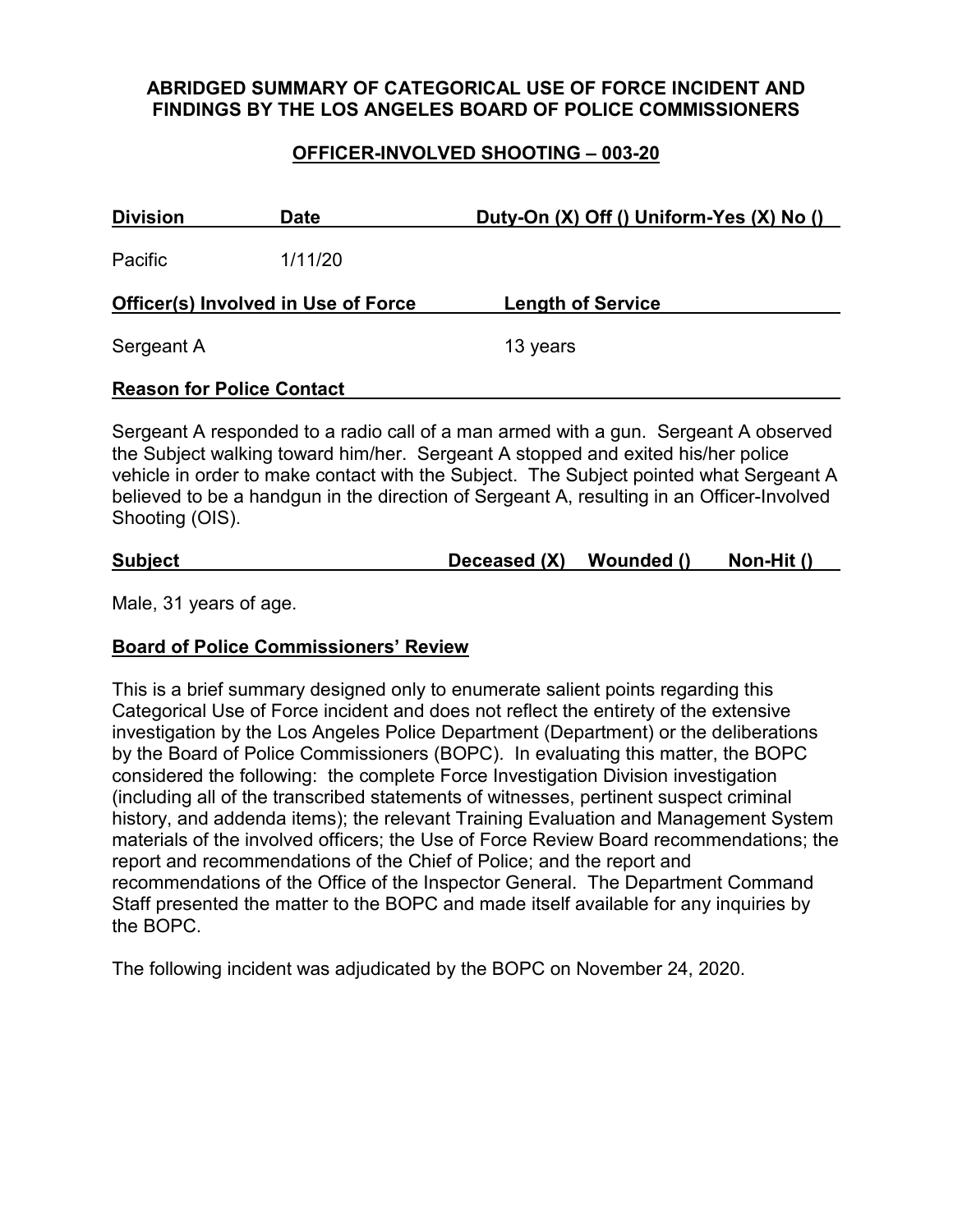### **Incident Summary**

Communications Division (CD) received a 911 call from Witness A who stated he had just seen the Subject walking around the street with a firearm at Sepulveda Boulevard and Venice Boulevard. The Subject was armed with a small black firearm in his left hand, he was unstable on his feet, and walking towards Overland Avenue. Witness A described the Subject as being a male, medium height, small build, in his 30's, wearing black pants and a denim jacket.

CD broadcast the call, to Pacific units, that there was a 415 man with a gun located at the intersection of Sepulveda Boulevard and Venice Boulevard and last seen walking towards Overland Avenue. Also included in the broadcast was that the suspect was a "male […], 30 years, medium height, small blue denim jacket, black pants."

Police Officers A and B accepted the radio call. Officers A and B upgraded their response to an emergency call (Code Three), due to the nature and comments of the call, and also requested that an Air Unit respond. Police Officers C, D, E, F, G and H also responded to the vicinity of the call.

CD again broadcast the Subject's description, last known direction of travel, and requested that an Air Unit respond. Sergeant A was at Pacific Community Police Station (CPS) when he/she heard the radio broadcast. Sergeant A then notified CD that he/she was responding to the call.

Officers C and D broadcast that they were on scene and drove east past a gas station, located at Sepulveda Boulevard and Venice Boulevard, toward Overland Avenue. Officers A and B were traveling north on Sepulveda Boulevard and turned east on Venice Boulevard following Officers C and D at a distance. Simultaneously, Officers E and F were searching for the Subject in and around the area of Venice Boulevard and Overland Avenue.

An additional 911 call was received from Witness B who stated that he had just driven past the intersection and that there was a male wearing a blue long sleeve shirt, the Subject had a small black gun, and was waving it around.

Sergeant A broadcast that he/she was in the area. Unbeknownst to Sergeant A and the other responding officers, Culver City Police Department (CCPD) Officers had prior contacts with the Subject on December 30, 2019, and on January 2, 2020, at the same intersection.

On December 30, 2019, the Subject was waving a knife at pedestrians. During CCPD's investigation, the Subject used his fingers and simulated pointing a handgun at the officers and verbalized the sound of a gunshot. On January 2, 2020, the Subject was brandishing a knife and threatening customers at the gas station. The CCPD officers assigned to the calls determined that the Subject's mental health was in question on both occasions.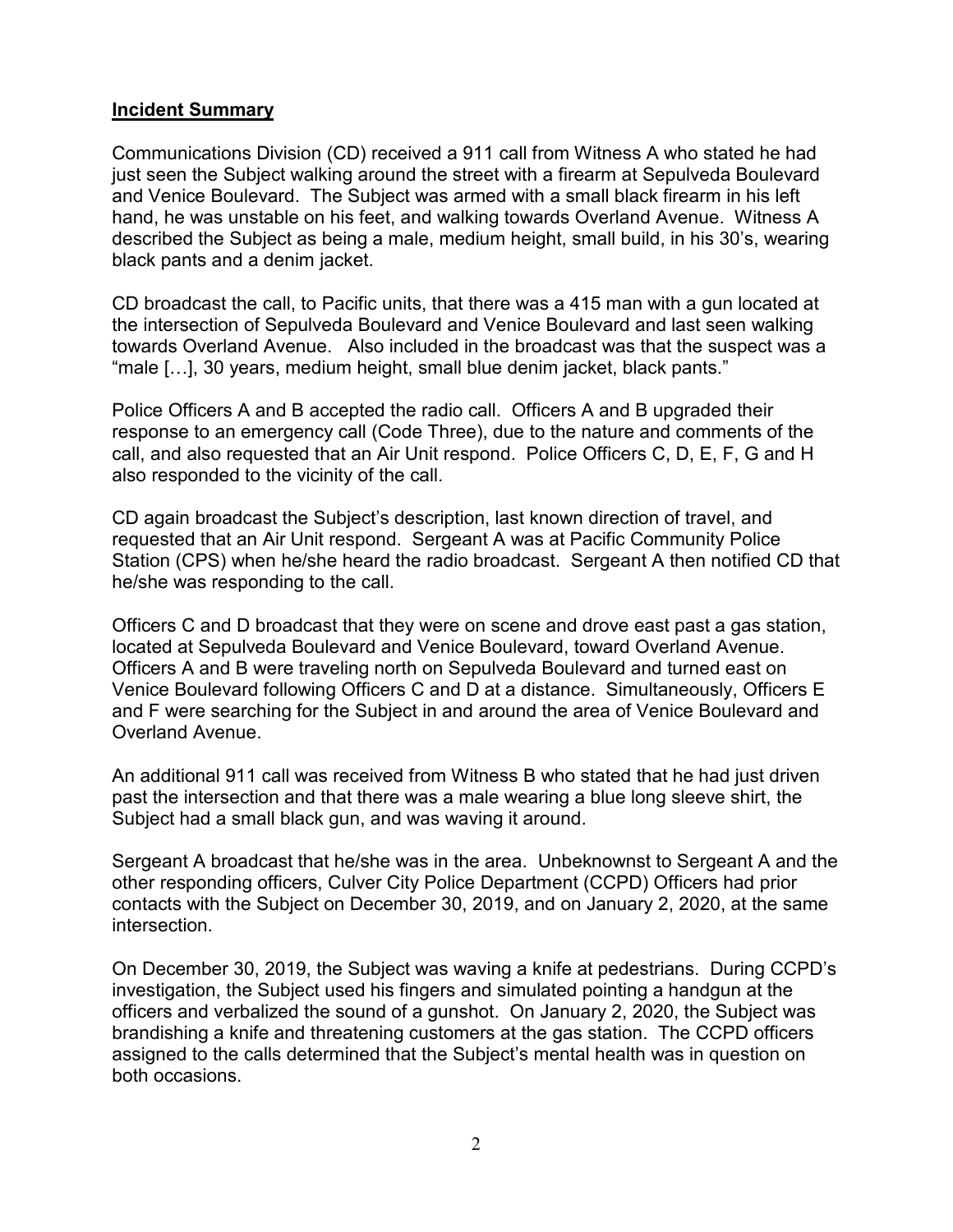Sergeant A observed the Subject near a gas station and broadcast that he/she had located the Subject on the corner of Tuller Avenue and Venice Boulevard. Officers A, B, C, and D heard the broadcast and responded toward the gas station.

According to Sergeant A, he/she observed the Subject acting extremely erratically, flailing his arms, walking with jerky motions, and his head was out of control looking around. Sergeant A stated that he/she knew it was the Subject based on the previous radio calls. After his/her broadcast, Sergeant A positioned his/her vehicle in a southeasterly direction in the intersection of Venice Boulevard and Tuller Avenue facing the Subject. Sergeant A utilized his/her vehicle for cover.

Witness C dialed 911 and reported the Subject whom she believed was in possession of a gun. Witness C stated that the Subject was on foot on Venice Boulevard south of Sepulveda Boulevard, that he was acting very erratically and pointing what she believed was a gun at people.

The Air Unit was orbiting above Venice Boulevard and Tuller Avenue. Officer I, the Tactical Flight officer (TFO), advised responding units that the Subject was very erratic and warned responding units arriving at the gas station to watch for the potential of crossfire.

According to Sergeant A, he/she unholstered as he/she got out of the car. Sergeant A stated that there were two nearly identical calls which led him/her to believe that it was a legitimate man with a gun call and that the Subject had a real gun.

Sergeant A exited his/her vehicle and began giving verbal commands for the Subject to stop. At that point, the Subject looked in Sergeant A's direction as he continued walking on the sidewalk toward Subject A. According to Sergeant A, he/she observed the Subject carrying an item in his right hand. The Subject then moved his left hand toward his waistband and pointed a small black object at Sergeant A that, based on the object's appearance, he/she believed to be a handgun.

According to Sergeant A, the Subject was holding a firearm in his left hand at waist level when he began to bring it up and point it at him/her and in the direction of the homeless encampment that was located directly behind him/her under the 405 Freeway. The Subject then turned the apparent firearm back at Sergeant A, at which time Sergeant A fired three rounds at the Subject in a southeasterly direction from an approximate distance of 80 feet. According to Sergeant A, the first volley of rounds missed the Subject.

Believing the Subject was still pointing the gun at him/her, Sergeant A fired three additional rounds at the Subject. The Subject fell to the sidewalk. As the Subject lay on the ground, his left hand was resting close to the left side of his body. This obscured Sergeant A's view and prevented him/her from determining whether or not the Subject was still armed.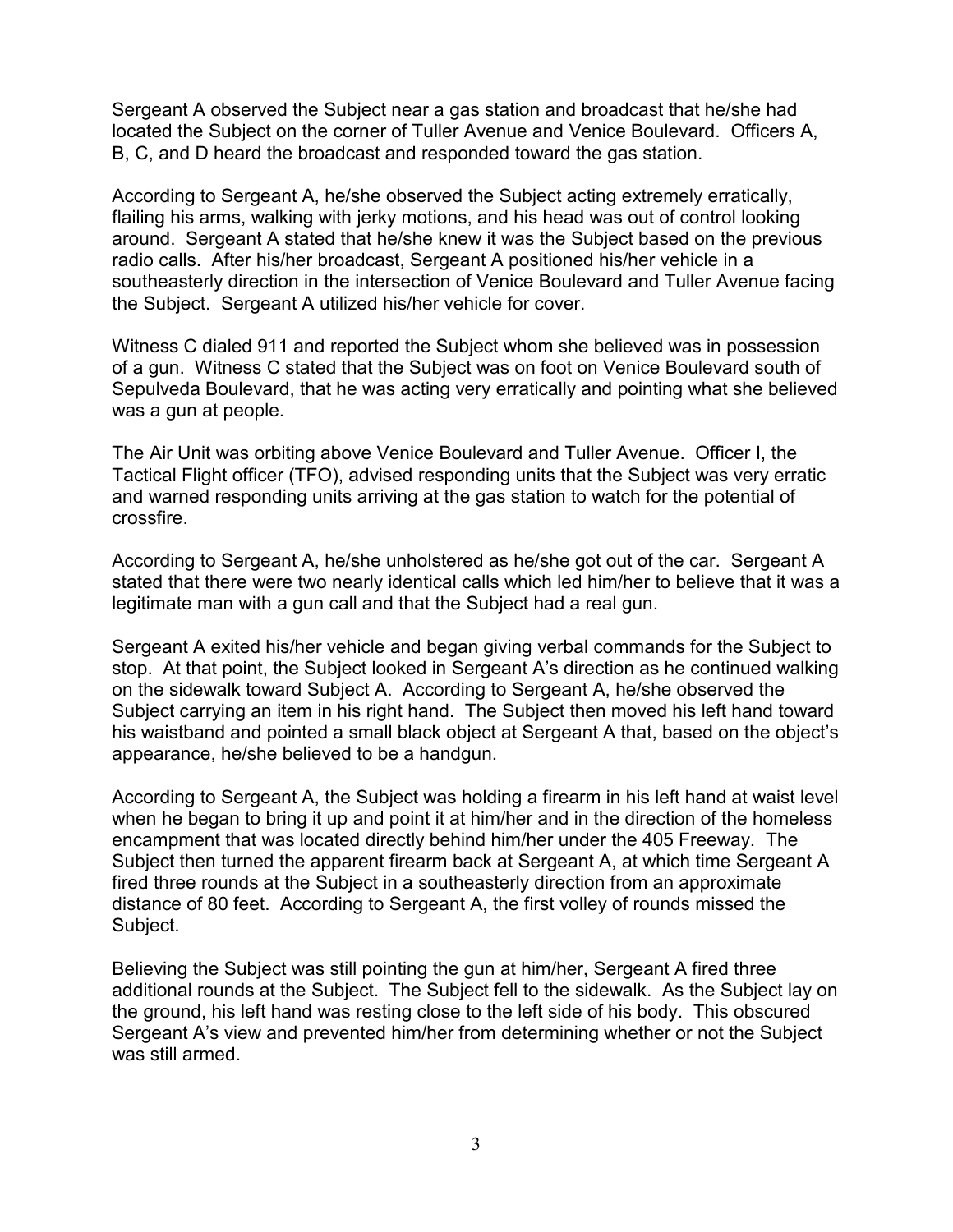Meanwhile, Officers A, B, C, D, G, and H entered the parking lot on the east side of the gas station as they continued looking for the Subject. After hearing the gunshots, the officers exited their vehicle and used parked vehicles for cover as they approached Sergeant A's position. Sergeant A broadcast that shots had been fired.

After the OIS, Sergeant A activated his/her BWV. The BWV captured the Subject lying on the sidewalk and not moving, but it did not capture the OIS.

Sergeant A drove his/her vehicle forward a short distance. Sergeant A did so in an attempt to improve his/her view of the Subject and to ascertain if the Subject was still armed. As Sergeant A repositioned his/her vehicle, Officers G and H maintained their cover behind the vehicle's doors. Moving the vehicle proved fruitless as the Subject's left hand was still too close to his body and officers were still unable to determine if he was armed.

Officers A, B, C, E, and F joined Sergeant A at his/her vehicle. Sergeant A developed a plan to approach and take the Subject into custody, issuing the following assignments: Officer B was assigned as point and used a ballistic shield for cover as the team approached the Subject. Officers D and F were lethal cover, each armed with a shotgun. Officer E was assigned the role of less-lethal with the TASER. Officers A, C, G, and H were the designated arrest team.

Officer I broadcast a request to have a Rescue Ambulance (RA) respond to the location and standby.

Sergeant A's BWV depicts the arrest team making their approach to take the Subject into custody. The arrest team stopped within a few feet to the right side of the Subject and verified each team member's assignment. Sergeant A and Officer E advised the officers that the Subject's arms would need to be secured. Officer G was instructed to control the Subject's right arm and Officer C was assigned to control the Subject's left arm, while Officer H applied the handcuffs.

Officer A left the arrest team and walked to the left side of the Subject to verify whether the Subject had a weapon in his left hand. Officer A returned to the team and advised Sergeant A that he/she was unable to see if the Subject still had a weapon in his hand.

As the arrest team moved toward the Subject, Officer C's BWV depicted an item that appeared to be a handgun on the sidewalk, to the left and adjacent to the Subject's left hand. This item was later identified by the investigation to be a black bicycle stem, similar in shape to a handgun.

Officers C and G then controlled the Subject's arms, as instructed. As they did so, Officer A placed his/her right foot on the Subject's right shin. Officer E was captured on BWV using a firm grip to help control the Subject's right hand. The Subject was then rolled onto his stomach and handcuffed by Officer H. After the Subject was taken into custody, Fire Department personnel approached to treat the Subject. At that point, Sergeant A directed officers to secure the crime scene.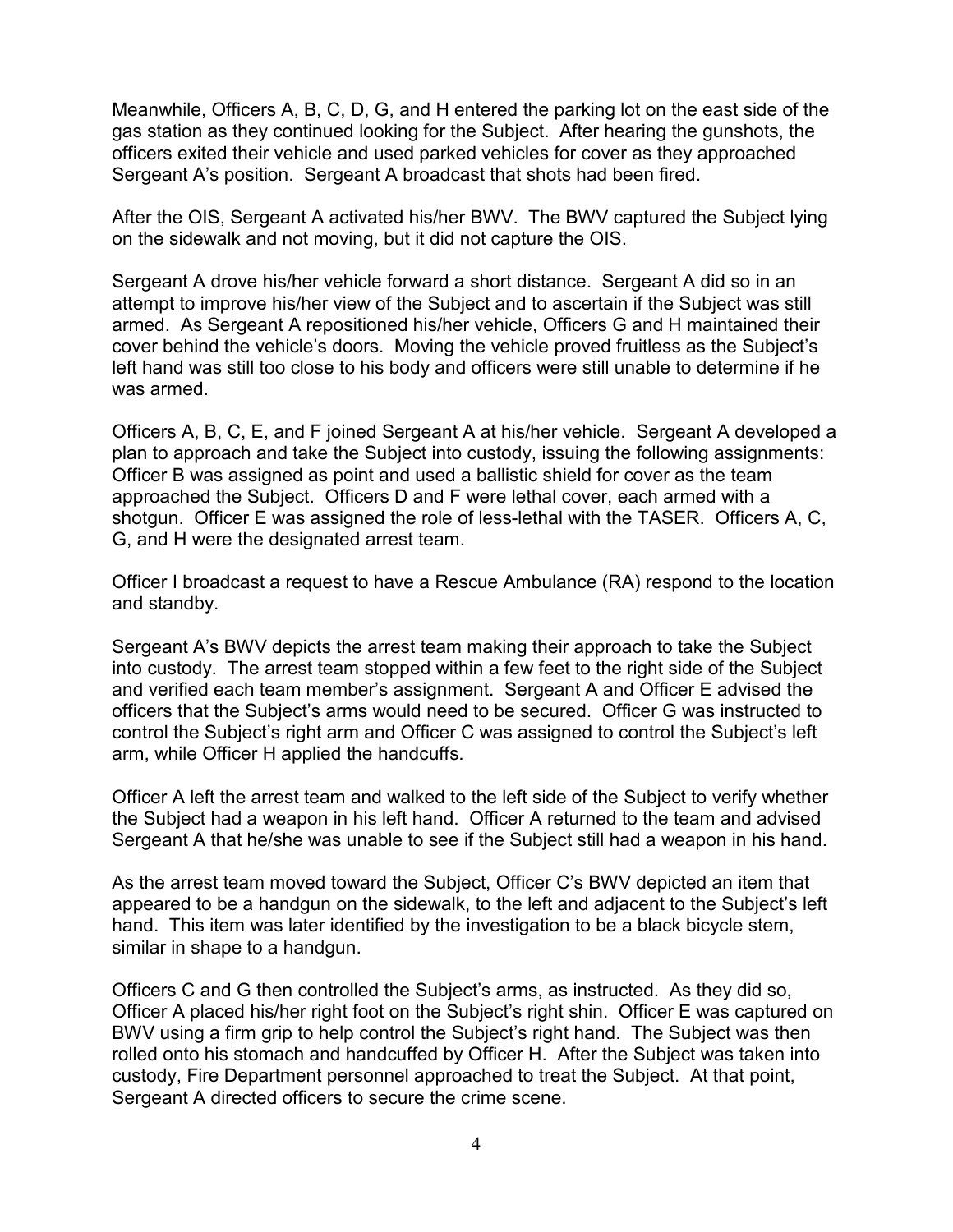Sergeants B, C, and D responded to the scene in response to the OIS. Sergeant A informed Sergeant B that he/she was the involved officer. Sergeant B assumed the role of Incident Commander (IC). He/she then directed Sergeant C to separate Sergeant A from the other officers and to obtain a Public Safety Statement (PSS) from Sergeant A.

Paramedics transported the Subject to hospital where he later succumbed to his injuries.

The following accounts were obtained from witnesses:

Witness D was driving east along Venice Boulevard. Witness D stated that he was stopped in traffic approximately five to ten feet behind Sergeant A near Tuller Avenue. As he waited to move into the right lane to make a right turn onto southbound Sepulveda Boulevard, he observed Sergeant A standing outside the police vehicle with his/her pistol drawn. Witness D then observed the Subject on the sidewalk with what he assumed was a gun in his hand, exhibiting erratic behavior.

Witness D heard Sergeant A yell something which got the Subject's attention and then saw the Subject point what Witness D assumed was a gun in the direction of Sergeant A. There was a short pause, followed by multiple shots being fired, and the Subject fell to the ground.

Witness E was parked behind the food truck and exiting her car to purchase food. According to Witness E, she heard a commotion around her and someone yelling for her to get down, at which time she observed a police vehicle stopped at Tuller Avenue and Venice Boulevard. Sergeant A was standing by the driver's side of the police vehicle. She heard Sergeant A say something to the Subject, but could not clearly hear what was said. Witness E stated that the Subject was walking a little bit sideways and waving a gun in the direction of Sergeant A. She then heard five to six gunshots and saw the Subject fall to the ground.

Witnesses F and G were behind the Subject and walking together. They were walking west on the south sidewalk of Venice Boulevard approaching Tuller Avenue prior to the OIS.

According to Witness F, she observed the Subject directly in front of them and violently waving his arms in the air. Witness F then observed a police vehicle at the intersection of Venice Boulevard and Tuller Avenue. According to Witness F, she observed Sergeant A's mouth moving as if he/she was giving the Subject orders, but the Subject continued waving his arms in the air, at which time Sergeant A removed his/her gun from the holster and she heard gunshots. Witness F stated that she saw the Subject first and then noticed that there was a police car. Witness F noticed that there was a dark object in the Subject's left hand.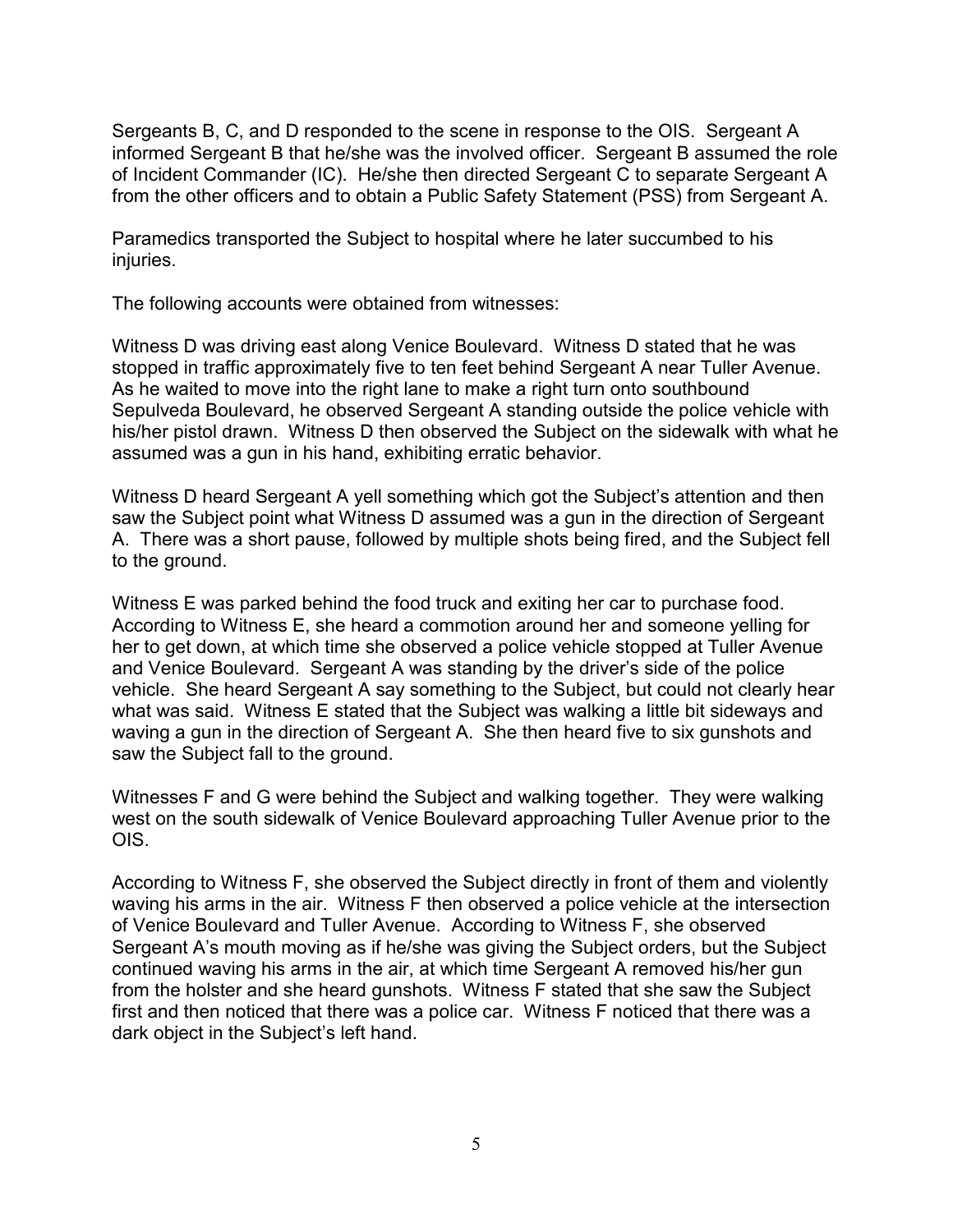Witness G stated that she and Witness F were walking home and observed the Subject walking in the same direction, in front of them. A police vehicle arrived as the Subject was turned in her direction, and Sergeant A exited the car and told the Subject something. Witness G could not hear what Sergeant A said and then she heard three gunshots. She turned around to run away and then she and Witness F hid in front of the food truck.

Witness H was parked on Venice Boulevard just east of Tuller Avenue. Witness H stated he had observed the Subject on and off in the area of the gas station for approximately one week. Witness H believed the Subject was homeless as he was often talking to himself. A day before the OIS, Witness H observed the Subject in the area of the gas station using his fingers to simulate that he was holding a handgun. According to Witness H, on the day of the OIS the Subject walked past the food truck and went into the gas station. He returned a short time later and was walking on the sidewalk while holding and pointing a small black plastic item that looked like a toy gun. Witness H then observed officers in the area with their guns drawn. Witness H said he heard four to five gunshots, looked up, and observed the Subject on the ground.

Witnesses I and J were eating at the food truck. Witness I stated that he was ordering food at the food truck when he observed Sergeant A stop his/her vehicle approximately 30 to 50 feet behind the food truck and exit his/her vehicle. Sergeant A said something, but Witness I could not hear exactly what was said.

According to Witness I, he saw the Subject with something in his hand, which he believed was a weapon. Witness I heard Sergeant A say something and then saw Sergeant A shoot the Subject. Witness I believed he heard approximately two shots. Witness I added that the Subject was holding the weapon in his right-hand at waist level as he faced Sergeant A.

Witness J had his back to the sidewalk when he heard gunshots. Witness I told him that there was shooting, at which time he and Witness I moved toward the front of the food truck for cover. Witness J did not witness the OIS. Witness J stated he did not see the Subject prior to the OIS and he did not observe any weapons at scene.

### **Los Angeles Board of Police Commissioners' Findings**

The BOPC reviews each Categorical Use of Force incident based upon the totality of the circumstances, namely all of the facts, evidence, statements and all other pertinent material relating to the particular incident. In every case, the BOPC makes specific findings in three areas: Tactics of the involved officer(s); Drawing/Exhibiting of a firearm by any involved officer(s); and the Use of Force by any involved officer(s). Based on the BOPC's review of the instant case, the BOPC made the following findings:

## **A. Tactics**

The BOPC found Sergeant A's Tactics to warrant a Tactical Debrief.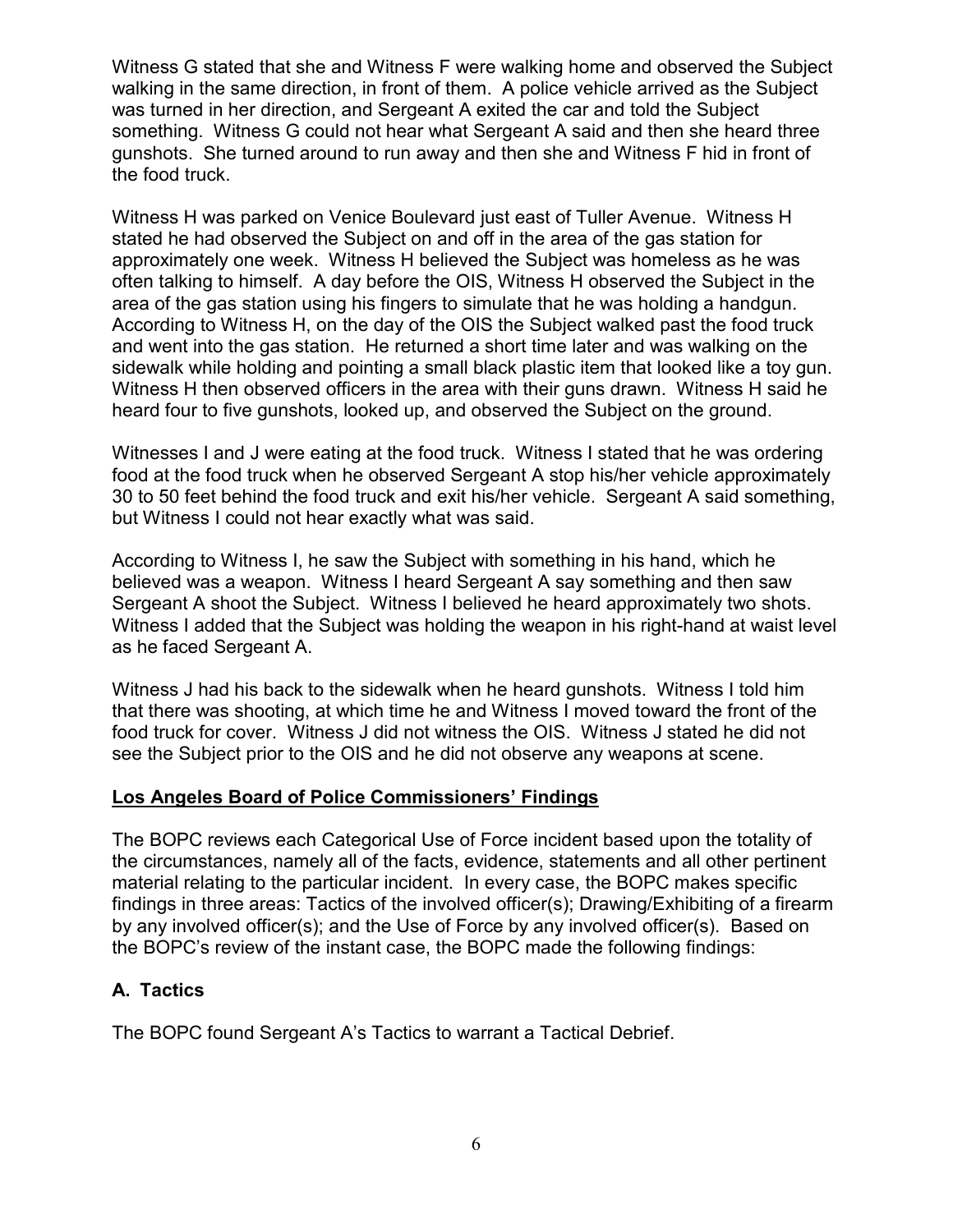## **B. Drawing and Exhibiting**

The BOPC found Sergeant A's drawing and exhibiting of a firearm to be In Policy.

## **C. Lethal Use of Force**

The BOPC found Sergeant A's lethal use of force to be In Policy.

## **Basis for Findings**

In making its decision in this matter, the Commission is mindful that every "use of force by members of law enforcement is a matter of critical concern both to the public and the law enforcement community. It is recognized that some individuals will not comply with the law or submit to control unless compelled to do so by the use of force; therefore, law enforcement officers are sometimes called upon to use force in the performance of their duties. It is also recognized that members of law enforcement derive their authority from the public and therefore must be ever mindful that they are not only the guardians, but also the servants of the public. The Department's guiding principle when using force shall be reverence for human life. Officers shall attempt to control an incident by using time, distance, communications, and available resources in an effort to deescalate the situation, whenever it is safe and reasonable to do so. When warranted, Department personnel may use objectively reasonable force to carry out their duties. Officers who use unreasonable force degrade the confidence of the community we serve, expose the Department and fellow officers to physical hazards, violate the constitutional rights of individuals upon whom unreasonable force is used, and subject the Department and themselves to potential civil and criminal liability. Conversely, officers who fail to use force when warranted may endanger themselves, the community and fellow officers." (Special Order No. 1, 2020, Policy on the Use of Force - Revised.)

The Commission is cognizant of the legal framework that exists in evaluating use of force cases, including the United States Supreme Court decision in Graham v. Connor, 490 U.S. 386 (1989), stating that:

"The reasonableness of a particular use of force must be judged from the perspective of a reasonable officer on the scene, rather than with the 20/20 vision of hindsight. The calculus of reasonableness must embody allowance for the fact that police officers are often forced to make splitsecond judgments – in circumstances that are tense, uncertain and rapidly evolving – about the amount of force that is necessary in a particular situation."

The Commission is further mindful that it must evaluate the actions in this case in accordance with existing Department policies. Relevant to our review are Department policies that relate to the use of force:

**Use of Force – General**. It is the policy of the Department that personnel may use only that force which is "objectively reasonable" to:

• Defend themselves;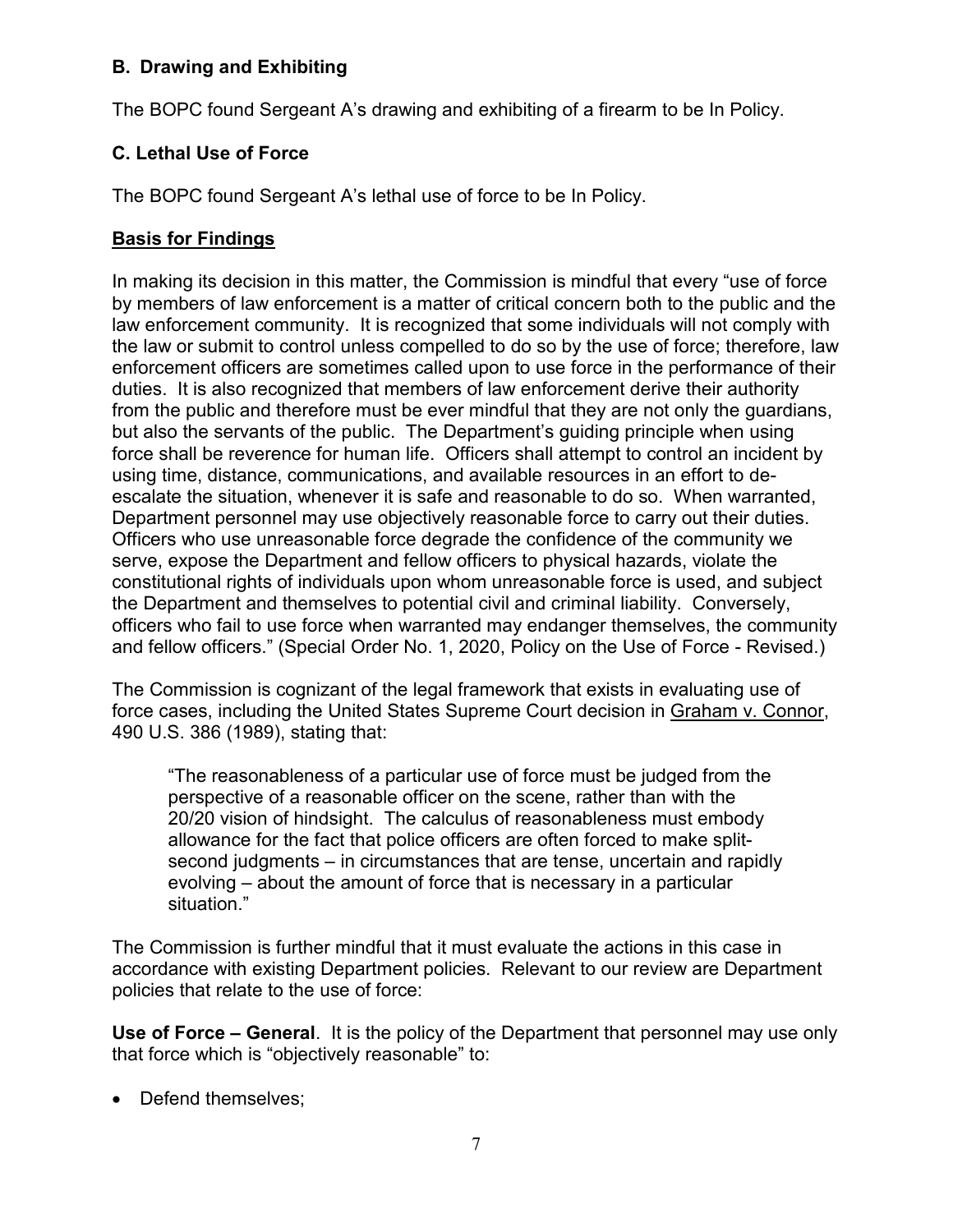- Defend others;
- Effect an arrest or detention;
- Prevent escape; or,
- Overcome resistance.

**Use of Force – Deadly**. It is the policy of the Department that deadly force shall be used only when necessary in defense of human life. Specifically, deadly force shall only be used to:

- Defend against an imminent threat of death or serious bodily injury to the officer or another person; or,
- Apprehend a fleeing person for any felony that threatened or resulted in death or serious bodily injury, if the officer reasonably believes that the person will cause death or serious bodily injury to another unless immediately apprehended. Where feasible, a peace officer shall, prior to the use of force, make reasonable efforts to identify themselves as a peace officer and to warn that deadly force may be used, unless the officer has objectively reasonable grounds to believe the person is aware of those facts.

An officer shall not use deadly force against a person based on the danger that person poses to themselves, if an objectively reasonable officer would believe the person does not pose an imminent threat of death or serious bodily injury to the officer or another person.

**Factors Used to Determine Whether Deadly Force was Necessary.** The Department examines the necessity of deadly force by evaluating each situation in light of the particular circumstances of each case, and whether other resources and techniques were reasonably safe and feasible to an objectively reasonable officer.

The Department shall also consider the totality of the circumstances, including the officer's tactics and decisions leading up the use of deadly force. (Special Order No. 1, 2020, Policy on the Use of Force - Revised.)

An officer's decision to draw or exhibit a firearm should be based on the tactical situation and the officer's reasonable belief that there is a substantial risk that the situation may escalate to the point where deadly force may be justified. (Los Angeles Police Department Manual.)

Tactical de-escalation involves the use of techniques to reduce the intensity of an encounter with a subject and enable an officer to have additional options to gain voluntary compliance or mitigate the need to use a higher level of force while maintaining control of the situation. Tactical de-escalation does not require that an officer compromise his/her or her safety or increase the risk of physical harm to the public. De-escalation techniques should only be used when it is safe and prudent to do so. (Tactical De-Escalation Techniques, October 2016.)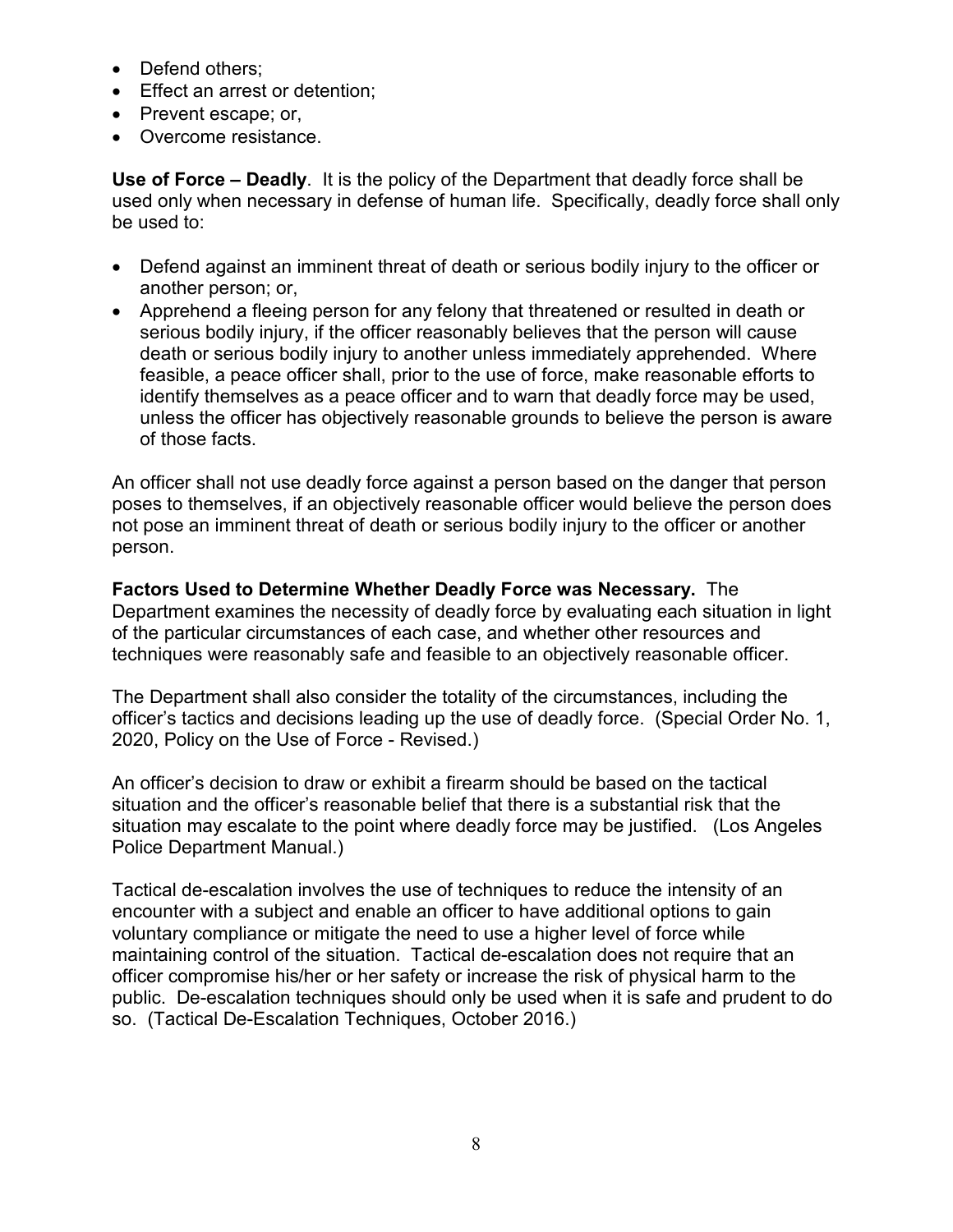# **A. Tactics**

## Tactical De-Escalation Techniques

- **P**lanning
- **A**ssessment
- **T**ime
- **R**edeployment and/or Containment
- **O**ther Resources
- **L**ines of Communication (Use of Force Tactics Directive No. 16, October 2016, Tactical De-Escalation Techniques)

Tactical de-escalation does not require that an officer compromise his/her or her safety or increase the risk of physical harm to the public. De-escalation techniques should only be used when it is safe and prudent to do so.

**Planning** – Prior to responding to the radio call, Sergeant A restarted his/her police vehicle's Mobile Data Computer (MDC) in order to read the comments listed in the radio call. Once his/her MDC had restarted, Sergeant A responded to the call Code Two. Sergeant A stated that his/her intention, as a supervisor, was not to be the first unit on scene, but instead to be present at scene in case of a major incident and to be able provide direction and guidance.

When Sergeant A attempted to contain the Subject, he/she utilized his/her police vehicle and the door mounted ballistic panels as cover from the potential deadly threat that Sergeant A believed existed from the Subject being armed with a handgun. Sergeant A also stopped his/her police vehicle approximately 80 feet from the Subject. Due to the Subject retrieving a black item from his waistband, which Sergeant A perceived to be a handgun, Sergeant A had minimal time to formulate a further plan, but instead adapted and quickly reacted to respond to the threat the Subject posed to Sergeant A and the community.

After the OIS, Sergeant A formulated a plan to approach the Subject and take him into custody. Sergeant A utilized available tactical resources, such as a ballistic shield, which he/she incorporated into his/her plan. Sergeant A utilized the available police personnel at scene and ensured all necessary roles for an arrest team were designated, including less-lethal force options, a Designated Cover Officer (DCO), and a designated arrest team.

The BOPC noted that Sergeant A responded to the radio call with the intent of providing supervisory oversight to officers involved in the radio call and to take an active leadership role if the radio call evolved into a critical incident. Sergeant A purposely responded Code Two instead of Code Three to allow more time for the responding officers to place themselves Code Six and canvass for the Subject prior to Sergeant A's arrival.

**Assessment** – While driving to the radio call, Sergeant A continuously monitored his/her police radio for additional comments or radio calls that were being broadcasted. Sergeant A heard two calls broadcast for a man with a gun at the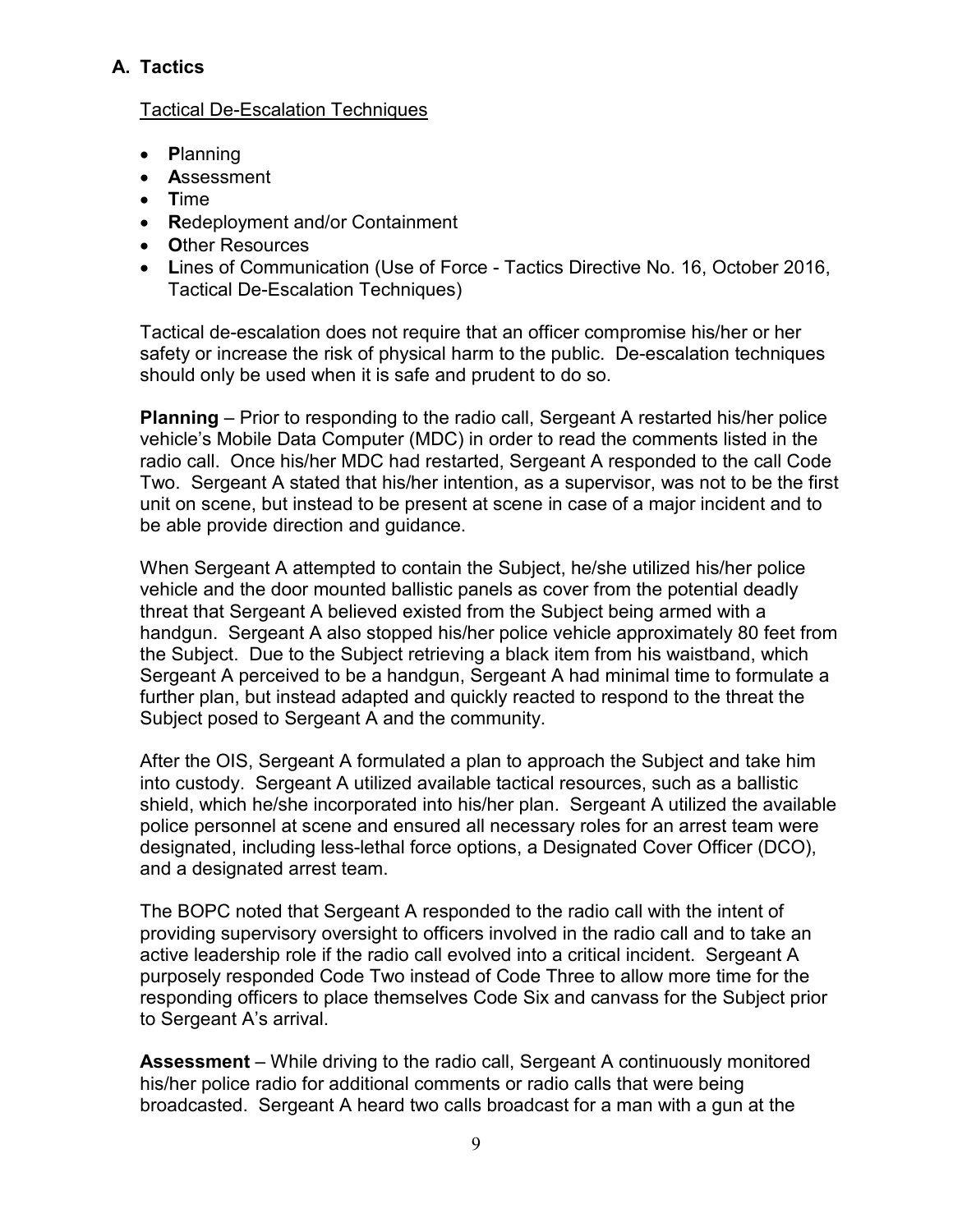intersection of Sepulveda Boulevard and Venice Boulevard. This led Sergeant A to believe the radio calls were legitimate based on the incident having two separate callers who both reported they observed the Subject holding a handgun. Both callers also had similar descriptions and reported actions of the Subject. Sergeant A's assessment of the situation elevated his/her belief that the Subject was armed with a handgun.

As Sergeant A departed the police station, he/she heard the Air Unit request the units that were at the radio call to switch to Pacific Area Simplex Frequency. Sergeant A switched his/her handheld police radio to Pacific Area Simplex Frequency and attempted to listen to the communications between the Air Unit and the responding patrol units. Sergeant A was unable to hear any communication on Simplex Frequency because he/she was too distant from the radio call. Sergeant A kept his/her police vehicle's radio on Pacific Area Base Frequency to monitor for additional comments on the current call or newly generated radio calls. As Sergeant A approached the area of the radio call, Sergeant A visually scanned his/her surroundings. Sergeant A observed other police vehicles canvassing the area to the north and east of the radio call location.

According to Sergeant A, he/she observed the Subject on the south sidewalk of Venice Boulevard, approaching Tuller Avenue. Sergeant A stated he/she believed the Subject was the suspect from the radio calls based on the descriptions that had come out from the radio calls. Sergeant A felt that he/she had to act in the interest of public safety to prevent the Subject from going east or west where the Subject would have access to numerous community members. Sergeant A stated a gas station and a food truck were located east of the Subject and a homeless encampment was located west of the Subject, in addition to heavy traffic on Venice Boulevard.

Sergeant A stated that he/she was also aware that the background of his/her discharged rounds was the back wall of the convenience store, and he/she did not observe any community members in his/her line of fire. While engaged in the OIS, Sergeant A had the clarity of mind to assess between his/her shots. Sergeant A discharged three shots and assessed to see if they had any effect on the Subject or his behavior. Sergeant A observed that the Subject was continuing to point the black object, which Sergeant A believed to be a handgun, at him/her. Sergeant A took immediate action and discharged three additional rounds at the Subject. After the second volley, Sergeant A immediately reassessed and saw that the Subject had fallen to the floor. Sergeant A assessed the Subject no longer posed an imminent threat.

After the OIS, Sergeant A drove his/her police vehicle forward a short distance to better assess if the Subject retained possession of the perceived handgun, with Officers G and H walking alongside Sergeant A's police vehicle. Once additional officers had arrived at the OIS location, Sergeant A stated that he/she consciously and immediately shifted to a supervisory role. Sergeant A assessed the ongoing tactical situation and what resources were required to render aid to the Subject and to safely take him into custody. Throughout the arrest team's approach to the Subject, Sergeant A prioritized assessing if the Subject was still in possession of the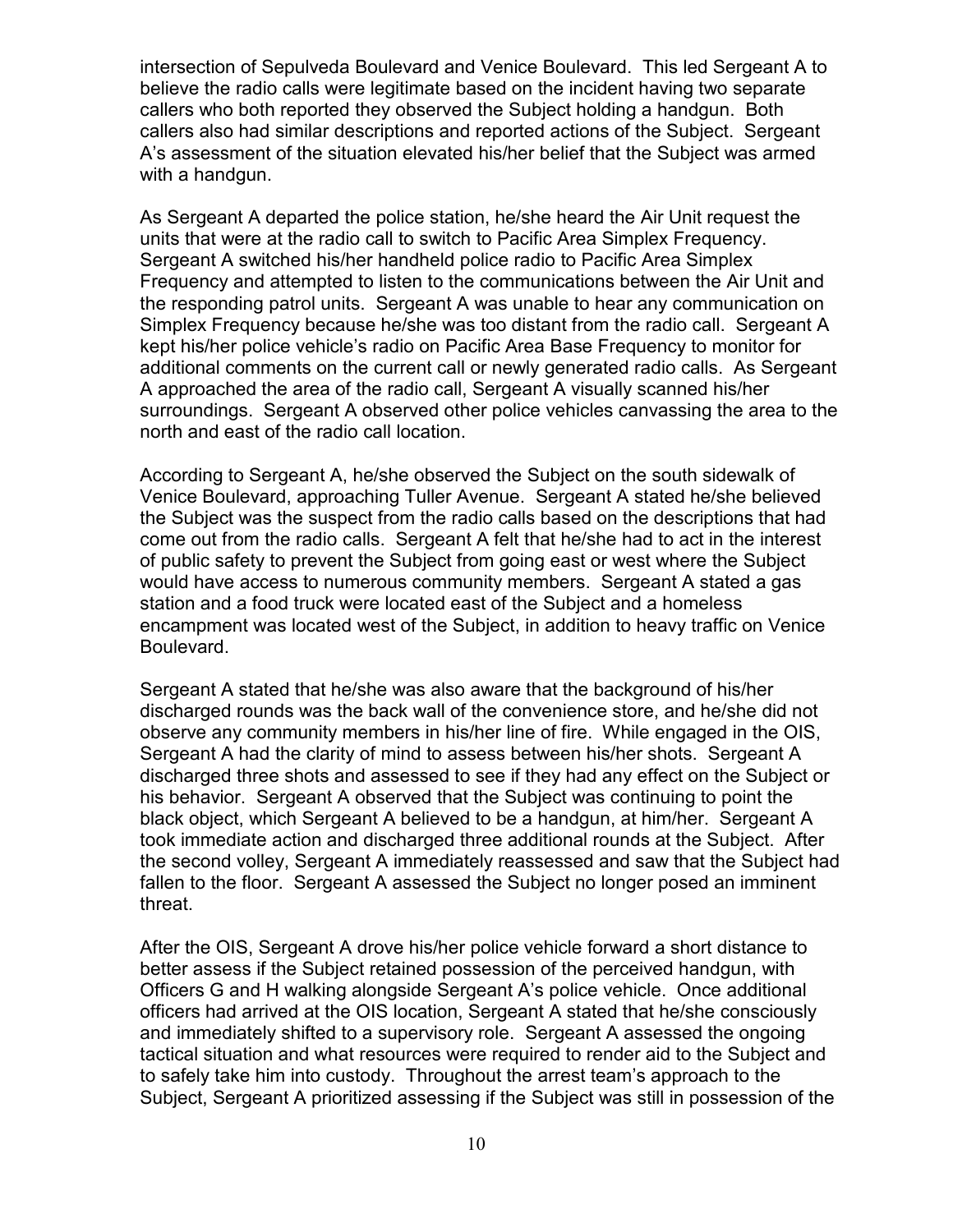perceived handgun and utilizing his/her available resources to safely take the Subject into custody.

The BOPC noted that Sergeant A continuously assessed the tactical situation as he/she responded to the radio call. Sergeant A assessed both audibly, via his/her in-car police radio and his/her handheld police radio, and visually, scanning his/her surroundings as he/she drove eastbound on Venice Boulevard.

The BOPC also noted that during the OIS, Sergeant A was able to assess between the first and second volley of fire. Sergeant A demonstrated control in his/her application of deadly force by firing three rounds in two volleys, when confronted by the deadly threat of the Subject pointing a perceived handgun at him/her. The BOPC noted that Sergeant A fired in a controlled manner and further noted that several witnesses described Sergeant A's behavior as calm during this dynamic OIS incident.

**Time** – Sergeant A utilized time while he/she responded to the radio call. According to Sergeant A, as a supervisor, he/she did not want to be the first unit at scene and responded to the location as a priority call (Code Two). Prior to departing from Pacific CPS, Sergeant A ensured that his/her MDC was functional, and he/she was able to access the comments of the radio call.

Upon observing the Subject, Sergeant A immediately attempted to open a verbal dialogue with the Subject to gain voluntary compliance, from a distance of approximately 80 feet while behind the cover of his/her police vehicle's door mounted ballistic panels. This additional distance and use of cover allowed Sergeant A the possible opportunity to have more time to communicate with the Subject and attempt to de-escalate the situation. This combination of precautions taken by Sergeant A is representative of the formula used to assist officers with gaining additional time to de-escalate high risk situations. However, the Subject reached into his waistband and withdrew a black object. According to Sergeant A, he/she perceived the object to be a handgun. The Subject pointed the black object at Sergeant A which took away Sergeant A's ability to utilize more time to deescalate the tactical situation and resulted in an OIS.

After the OIS, Sergeant A stood by, behind the cover of his/her vehicle's ballistic panels, and took the time needed to secure the area surrounding the OIS scene and ensure no community members were in harm's way as officers prepared to take the Subject into custody. Sergeant A requested additional units and resources, such as a ballistic shield, and stood by until they arrived. Sergeant A organized the responding officers into an arrest team with designated roles. Sergeant A ensured the approach and arrest was slow and methodical, due to not knowing if the Subject was still armed.

The BOPC noted Sergeant A utilized multiple techniques to allow him/herself more time in his/her initial response to the radio call. Sergeant A allowed the primary officers to arrive and canvass for the Subject prior to his/her arrival. When Sergeant A arrived at the scene, time was reduced from him/her due to the Subject arming himself with what Sergeant A perceived to be a handgun and pointing it directly at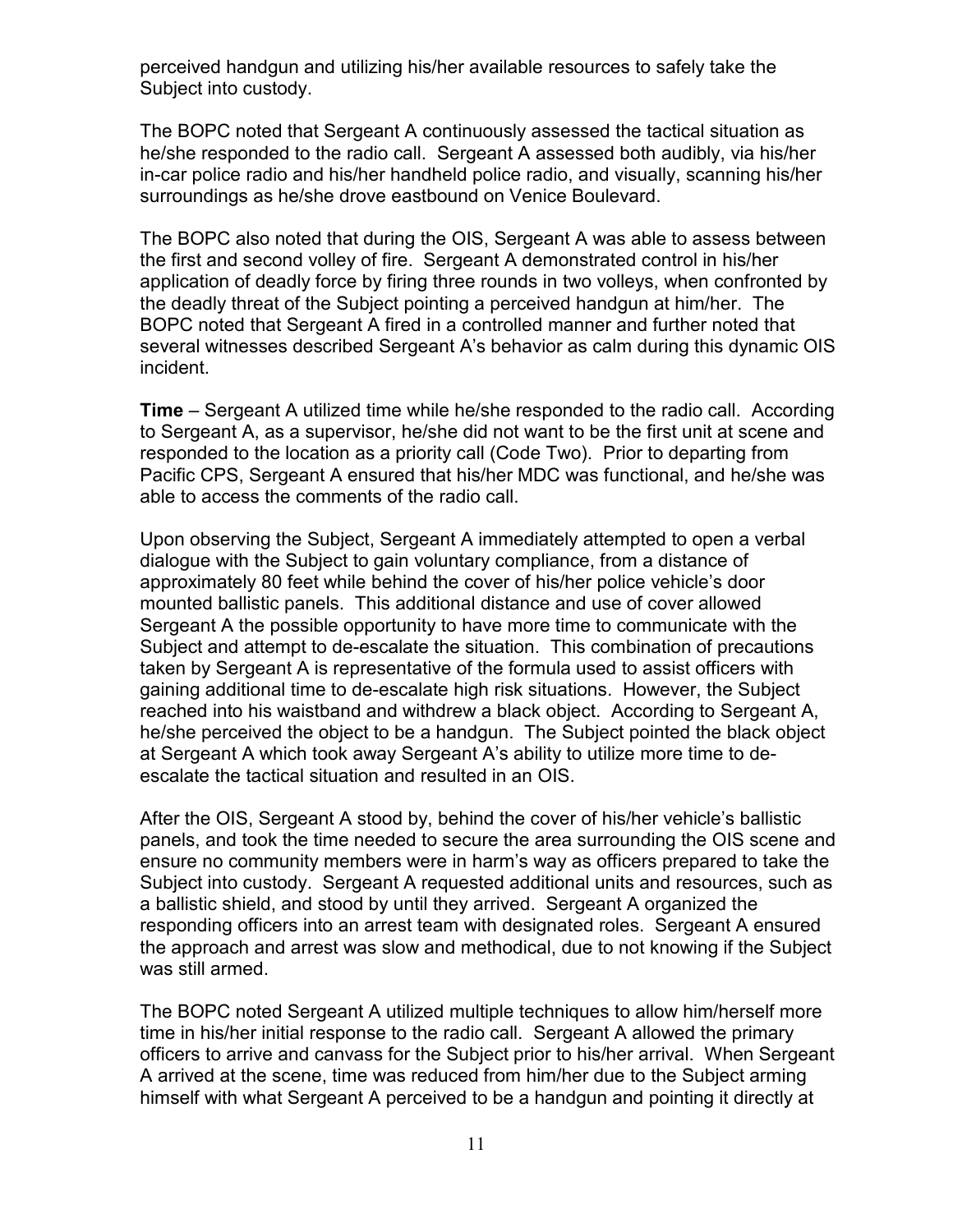Sergeant A and other nearby community members. Sergeant A still attempted to use distance and cover to provide him/herself with more time to counter the perceived deadly threat posed by the Subject.

**Redeployment and/or Containment** – Sergeant A observed the Subject walking on the south sidewalk of Venice Boulevard, which had heavy pedestrian and vehicle traffic. The Subject was described by Sergeant A to be acting extremely erratically, in that he was flailing his arms, walking with jerky motions, and his head was out of control, looking all around. Sergeant A believed the Subject was the suspect from the radio calls based on the descriptions that had come out from the previous radio calls. Sergeant A felt that he/she had to act in the interest of public safety to prevent the Subject from going east or west, where the Subject would have access to numerous community members. Sergeant A stated a gas station, and a food truck were located east of the Subject, and a homeless encampment was located west of the Subject. Sergeant A initiated his/her detention of the Subject on the southeast corner of Venice Boulevard and Tuller Avenue in an effort to contain him and wait for additional patrol units to arrive. As Sergeant A attempted to contain the Subject, he/she stopped and positioned the vehicle approximately 80 feet from the Subject and utilized the driver door as cover.

The BOPC considered that the incident occurred in a mixed-use business and residential district, with many pedestrians in the area. The tactical situation was further complicated by the high volume of traffic due to the construction in the area. The BOPC discussed that the tactical situation was dictated by the Subject's actions in which he pointed a black object at Sergeant A and other community members. The black item was perceived to be a handgun by Sergeant A, as well as by numerous witnesses, including the witnesses that called and created the radio calls. Additionally, the BOPC noted that based on the rapidly unfolding tactical situation, it was not feasible for Sergeant A to wait for additional officers to contain the deadly threat posed by the Subject to the surrounding community members.

**Other Resources** – During his/her initial response, Officer A advised CD to notify CCPD of the radio calls due to the location of the calls being on the border of both police jurisdictions. This allowed CD to contact CCPD and work together in an effort to locate the Subject.

Immediately after the OIS, Sergeant A stood by behind the cover of his/her police vehicle and requested a ballistic shield to ensure the safety of officers prior to approaching the Subject. When formulating his/her arrest team, Sergeant A also assigned a DCO within the arrest team. This combination of ballistic shield and DCO provided protection for the approaching arrest team.

Immediately after the OIS, Officer I requested an RA for the Subject and requested that they stage in the immediate area in order to provide immediate medical care for the Subject once he/she was taken into custody. This request allowed LAFD personnel to arrive at the incident before the Subject was taken into custody.

**Lines of Communication –** Sergeant A kept clear and continuous communication with the units involved in the radio call. The BOPC noted that Sergeant A attempted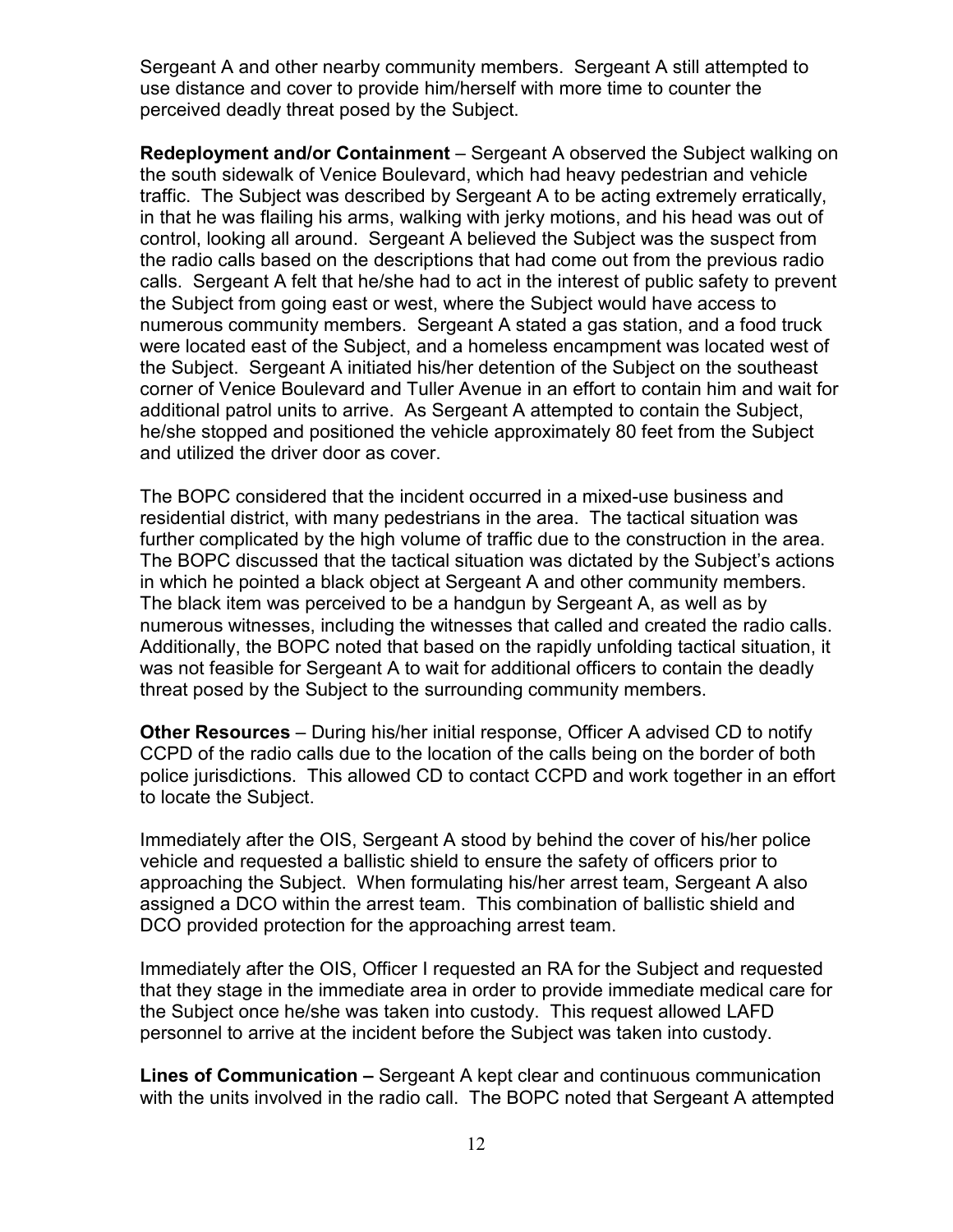to listen to communications between the Air Unit and ground units when he/she was responding from the police station; however, he/she was hindered by the geographic limitations of the Simplex channel that was used by the Air Unit and responding ground units.

Upon observing the Subject, Sergeant A immediately broadcast on the police radio that he/she had located the Subject and provided the Subject's exact location on Tuller Avenue and Venice Boulevard. When CD repeated the street names, but incorrectly pronounced Tuller Avenue, Sergeant A rebroadcast the correct street name to ensure clear and concise communication between all the involved officers.

Upon contact with the Subject, Sergeant A immediately attempted verbal communication with the Subject. Sergeant A's attempts to speak with the Subject were cut short due to the Subject retrieving a black object, that according to Sergeant A, he/she perceived as a handgun, from his waistband and pointing it at Sergeant A and at the people in the nearby homeless encampment. This prompted Sergeant A to take immediate action to protect him/herself and the nearby community members in the homeless encampment.

After the OIS, Sergeant A formulated a plan and formed an arrest team to take the Subject into custody. Sergeant A communicated the plan and arrest team roles to the responding officers, which allowed the Subject to be taken into custody without incident.

• During the review of the incident, the following Debriefing Topics were noted:

### **1. Back-Up Request**

Sergeant A responded to a radio call of a man with a gun and observed the Subject, who he/she believed was the suspect armed with a handgun. Sergeant A broadcast that he/she observed the Subject and provided his location; however, he/she did not broadcast a back-up request. Sergeant A attempted to contain the Subject prior to the arrival of additional units.

Although officers are given discretion regarding the appropriate time to request additional resources based on the ongoing tactical situation, a request for a backup would have been tactically advantageous based on Sergeant A's observations and the information contained in the initial radio call broadcast.

According to Sergeant A, there were multiple calls for service generated by different callers regarding the Subject exhibiting a handgun. This led Sergeant A to believe that there was a high likelihood that the radio calls were legitimate in their description of the events that were unfolding in the area of Venice Boulevard and Sepulveda Boulevard, specifically a man walking around armed with a handgun. As Sergeant A approached the intersection of Venice Boulevard and Tuller Avenue, he/she observed the Subject and believed him to be the Subject of the radio calls. Sergeant A broadcast that he/she observed the Subject at Venice Boulevard and Tuller Avenue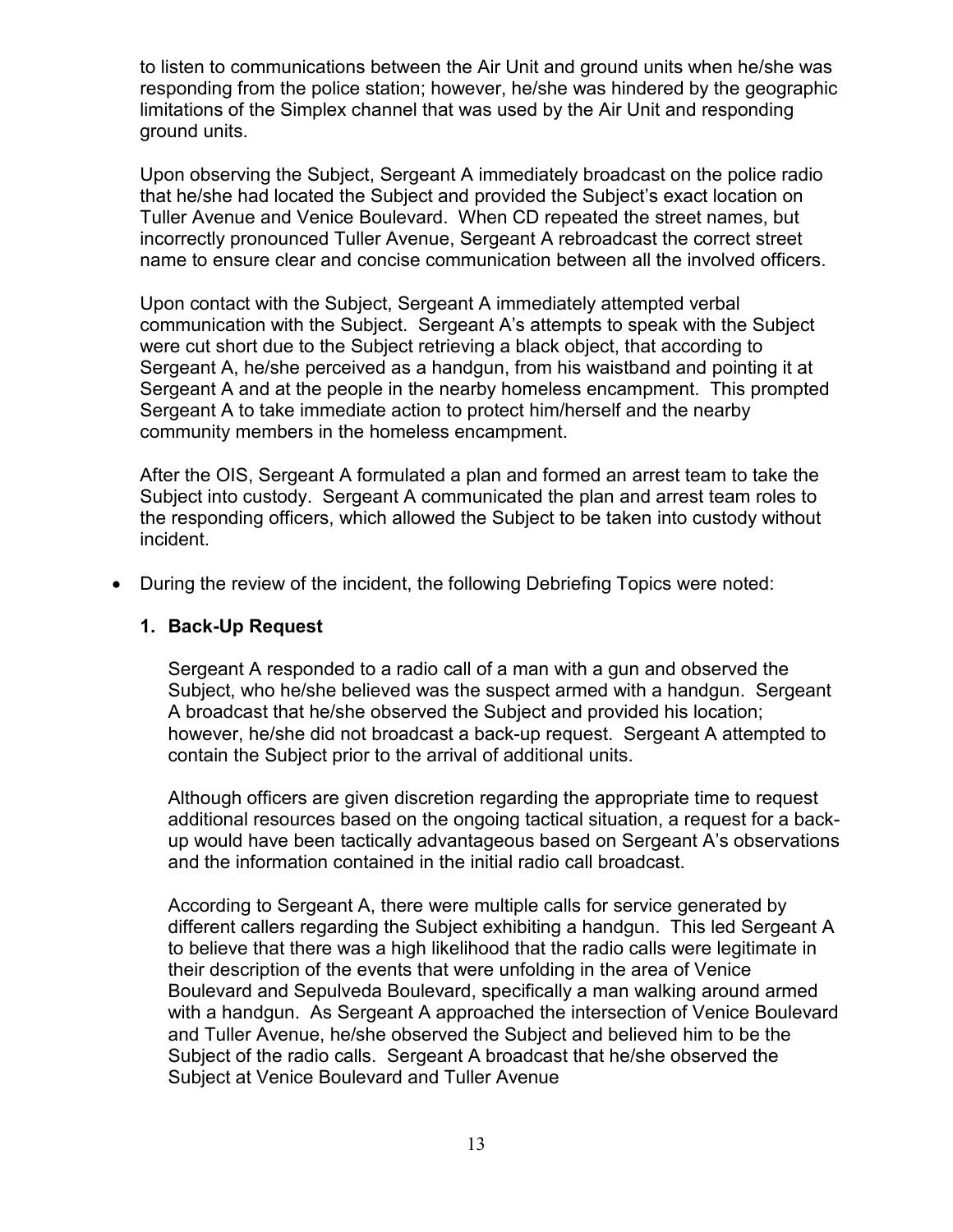The BOPC noted that prior to engaging with the Subject, Sergeant A broadcast that he/she was Code Six on the Subject and gave his/her location at Venice Boulevard and Tuller Avenue. Sergeant A additionally took time before engaging with the Subject to clarify the correct street name after CD mispronounced the street name. Despite not broadcasting the actual words "Back-Up," the BOPC deemed that Sergeant A's broadcast was sufficient to request immediate aid from the nearby patrol units.

Sergeant A was aware of the high level of pedestrian and vehicle traffic in the area, in addition to the numerous open businesses, public transportation stops, and the large homeless encampment in the area. Sergeant A knew other units were already Code Six on the call and he/she had observed police vehicles in his/her close proximity, however Sergeant A was also cognizant that he/she was a single officer unit in immediate proximity to the Subject. Sergeant A stated he/she felt he/she had to act in the interest of public safety and attempt to contain the Subject and not allow the Subject to gain access to the any of the surrounding community members. Sergeant A stated he/she intended to contain the Subject until an additional unit could respond.

The BOPC discussed Sergeant A's assessment of the situation, in which he/she stated that he/she felt he/she had to act in the interest of public safety by attempting to contain the Subject and prevent him access to the community members in the area. Sergeant A was cognizant that he/she was a single officer unit. Sergeant A stopped his/her police vehicle approximately 80 feet from the Subject, which afforded Sergeant A the opportunity to communicate with the Subject and attempt to de-escalate the situation. The Subject produced a black item, perceived by the sergeant and others to be a handgun, and pointed it at Sergeant A and at a nearby homeless encampment. The Subject's actions took away Sergeant A's ability to de-escalate the situation or wait for an additional unit to respond to his/her location.

Based on the totality of the circumstances, the BOPC determined that Sergeant A's lack of an explicit back-up request and his/her immediate attempt to contain the Subject was not a substantial deviation from approved Department tactical training.

#### **2. Tactical Communication/Tactical Planning**

After the OIS, additional officers had responded and arrived at Sergeant A's location. Sergeant A formulated a plan to approach the Subject to both render aid and to take him into custody. Although Sergeant A observed that the Subject appeared to be unresponsive, Sergeant A requested a ballistic shield to be deployed because he/she was unsure if the Subject was still armed. Sergeant A formed an arrest team consisting of Officer B as the point officer with the ballistic shield, Officer F would be the DCO, Officer G would be the handcuffing officer, and Officer A would be an additional trailing officer. Sergeant A would be responsible for radio communications. While the arrest team was being formulated, the Subject was on his back and non-responsive; however, the arrest team was concerned the Subject was still in possession of a handgun. Prior to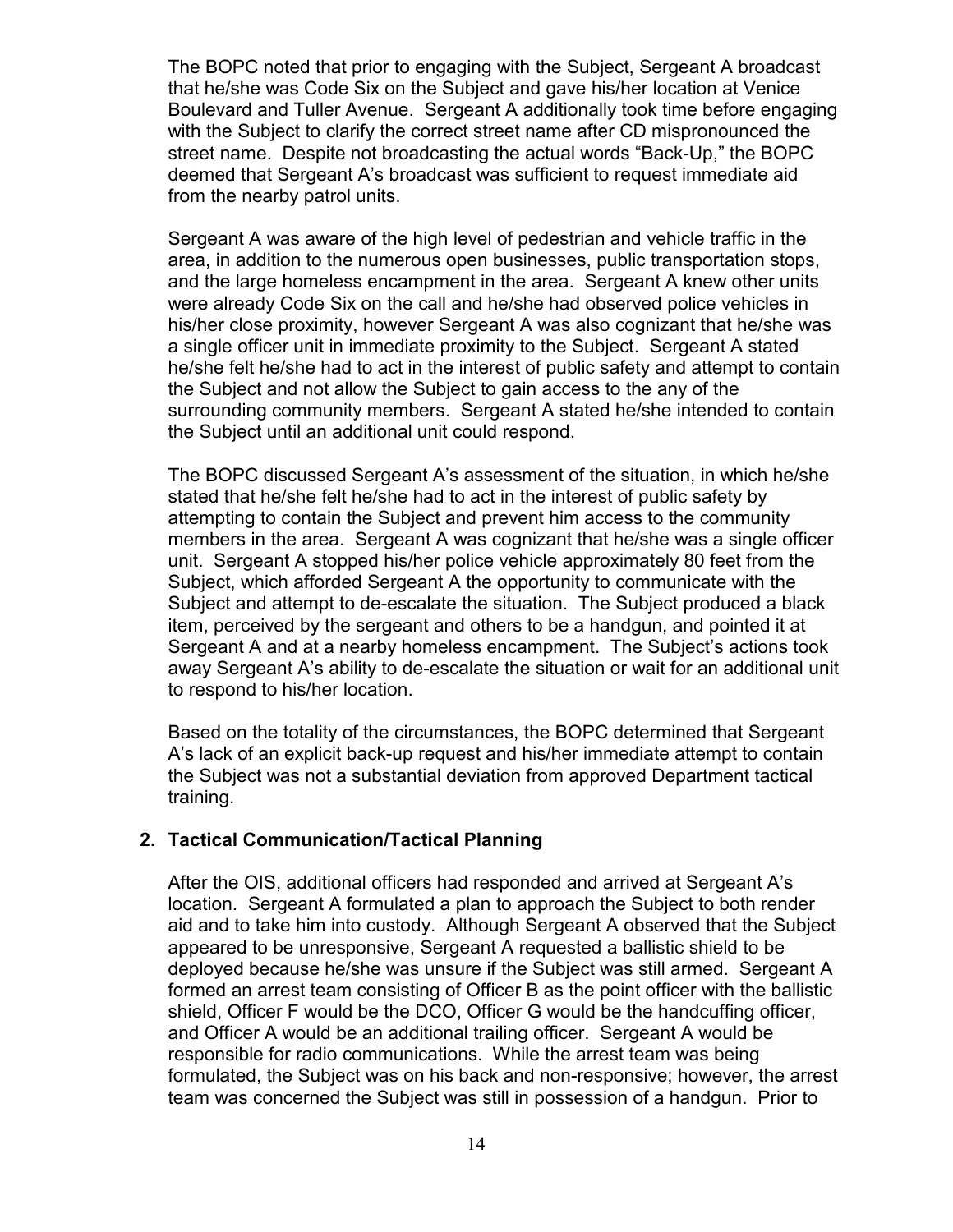the arrest team's approach of the Subject, verbal commands were not given to the Subject to submit to arrest or assume a High-Risk Prone position.

During the approach and prior to the physical arrest of the Subject, the arrest team stopped their forward movement and assessed if they were able to locate the handgun used by the Subject. As the arrest team approached and came closer to the Subject, they paused because they could not view the Subject's left hand and determine if he was still armed. Sergeant A directed Officer A to redeploy to a position where he/she could verify if the Subject was in possession of the handgun. Officer A redeployed to an area opposite the arrest team in a potential crossfire situation. Officer A advised the arrest team not to approach because he/she could not see if the Subject was in possession of a handgun. Sergeant A advised Officer A to redeploy back to the arrest team. Officer E joined the arrest team and assisted Sergeant A in readjusting the arrest team to include additional officers. Sergeant A adjusted the plan by assigning Officer E the TASER, Officers C, G, and H as arresting officers, and Officers A and D as additional cover officers.

The BOPC noted that Sergeant A and Officer E were not completely in coordination with each other, which led to minor confusion and redundancy in officer roles and assignments. Officers were reminded to communicate clearly and concisely to coordinate their actions in order to maintain their safety when taking a Subject into custody.

Based on the totality of the circumstances, the BOPC determined that, although there are areas which can be improved, the tactical communication and planning during this incident were not substantial deviations from approved Department tactical training.

- The BOPC also considered the following:
	- **Stepping on Limbs** As the arrest team was taking the Subject into custody, Officer A placed his/her right foot on the Subject's right ankle. Officer A stated that he/she did not place a significant amount of pressure or weight on the Subject's ankle. Officer A positioned his/her foot on the Subject's ankle so that he/she could have his/her hands available in the event a controlling agent was necessary if the Subject became physically combative. Officers were reminded that stepping on limbs can cause an officer to lose their balance and could lead to the Subject being injured.
	- **Crossfire**  As the arrest team approached and came closer to the Subject, they paused because they could not view the Subject's left hand to determine if he was still armed. Sergeant A directed Officer A to redeploy to a position where he/she could verify if the Subject retained the handgun. Officer A redeployed to the Subject's left side and advised the arrest team not to approach because he/she could not see if the Subject was still in possession of a handgun. Officer A had redeployed near the opposite side of the arrest team, which could have led to a potential crossfire situation, but was quickly corrected by Sergeant A.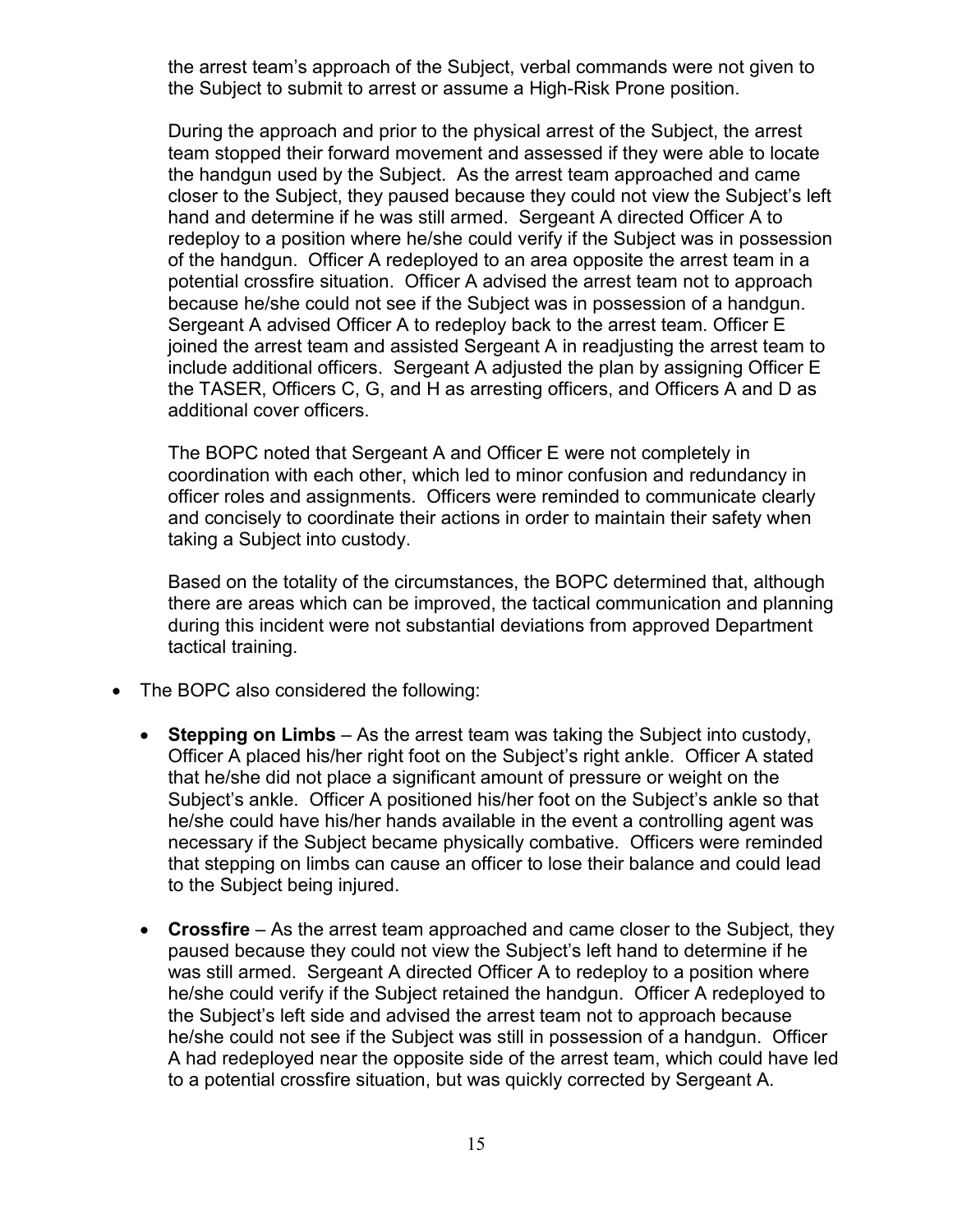Officers were reminded to consider their position relative to each other to avoid the potential of a crossfire situation.

## **Command and Control**

Sergeant A responded to the scene of a man with a gun radio call and became involved in an OIS incident. After the OIS, Sergeant A stated he/she consciously transitioned to a supervisory role and directed the ongoing tactical situation. Sergeant A formulated a tactical plan and assigned the roles of a point officer, a DCO, less-lethal force officer, and an arrest team. Sergeant A directed the approach of the Subject in order to render aid to the Subject and to take him safely into custody. Sergeant A additionally broadcast a request for an RA unit. After the Subject was taken into custody, Sergeant A directed the containment of a crime scene around the OIS location, directed a command post to be established, and advised responding officers of evidence that needed to be preserved. These supervisory actions were completed prior to being separated and monitored by the first arriving supervisors.

Sergeants B and C arrived at the OIS scene after the Subject was taken into custody. Sergeant A notified Sergeant B that he/she had been involved in an OIS. Sergeant B declared him/herself the IC and assumed IC duties from Sergeant A. Sergeant B directed Sergeant C to separate, monitor, and obtain a PSS from Sergeant A. Sergeant B continued to set up a CP at the nearby gas station, ensured that the crime scene was secured, and that a canvass for witnesses was being completed. Sergeant B additionally requested a Tactical Radio Frequency for the OIS incident. Sergeant B maintained his/her role as IC until relieved by Lieutenant A. Sergeant B noted an officer escort was not with the Subject's RA transport to the hospital and directed a police unit to respond to the hospital from the CP.

Sergeant C separated, monitored, and obtained a PSS from Sergeant A.

Lieutenant A responded to the OIS scene and assumed the role of IC from Sergeant B. Lieutenant A ensured the integrity of the crime scene was maintained, that a canvass for civilian witnesses was conducted, and that witnessing officers were identified, separated, and monitored. Lieutenant A took custody of Sergeant A's BWV camera and later provided it to FID investigators.

Sergeant D responded to the OIS incident and arrived shortly after Sergeants B and C. Sergeant D assisted with identifying, separating, and monitoring witnessing officers.

The actions of Lieutenant A and Sergeants A, B, C, and D were consistent with Department supervisory training and the BOPC's expectations of a field supervisor during a critical incident.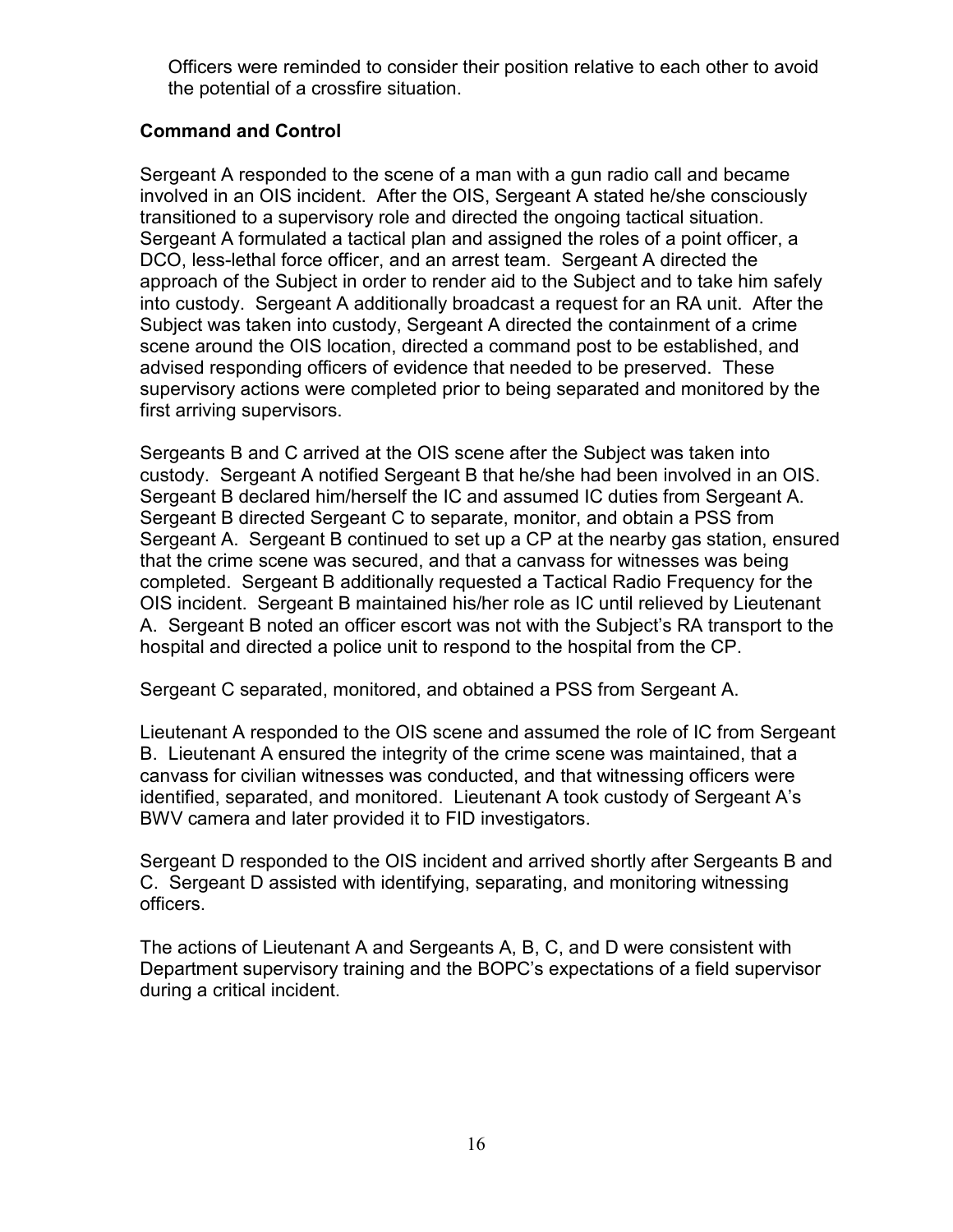## **B. Drawing and Exhibiting**

## • **Sergeant A**

According to Sergeant A, he/she responded to a man with a gun call. Due to two separate callers telephoning CD for the same suspect armed with a handgun, Sergeant A believed that the radio call was a legitimate call. Sergeant A drew his/her service pistol because he/she believed the Subject was armed with a handgun, he/she was alone, and that the situation could escalate to one involving deadly force.

The BOPC conducted a diligent assessment of Sergeant A's articulation regarding his/her decision to draw and exhibit his/her service pistol. The BOPC noted that the radio call was for a man armed with a gun which was reported by multiple callers. Sergeant A stated that the comments of the radio call were generated by two separate callers who reported they observed the Subject holding a handgun and that both had provided similar descriptions.

Based on the totality of the circumstances, the BOPC determined, that an officer with similar training and experience as Sergeant A, while faced with similar circumstances, would reasonably believe that there was a substantial risk that the situation may escalate to the point where deadly force may be justified.

Therefore, the BOPC found Sergeant A's drawing and exhibiting of a firearm to be In Policy.

## **C. Use of Force – Deadly**

• **Sergeant A –** (pistol, 6 rounds)

**Volley One** – (3 rounds)

According to Sergeant A, he/she observed the Subject move his left hand to his waistband or pocket area. Sergeant A then lost sight of the Subject's left hand. When the Subject's hand came out of his waistband/pocket area, the Subject was holding a black item that Sergeant A stated looked like a handgun. Sergeant A ordered the Subject to drop the gun. The Subject pulled the black item, which Sergeant A described as a small black handgun, up towards Sergeant A, pointing the black item in the direction of Sergeant A and in the direction of the nearby homeless encampment. At this time, Sergeant A believed he/she was going to be in the middle of a gun battle. Sergeant A stated that the Subject held the black item in a handgun grip, with what appeared to a black slide protruding from the top of the Subject's hand, extending past his fingers. Sergeant A additionally observed a hole at the end of a barrel. Sergeant A feared for his/her life and the safety of the occupants of the homeless camp behind him/her. Sergeant A discharged three rounds from his/her service pistol at the Subject to defend him/herself and the community members.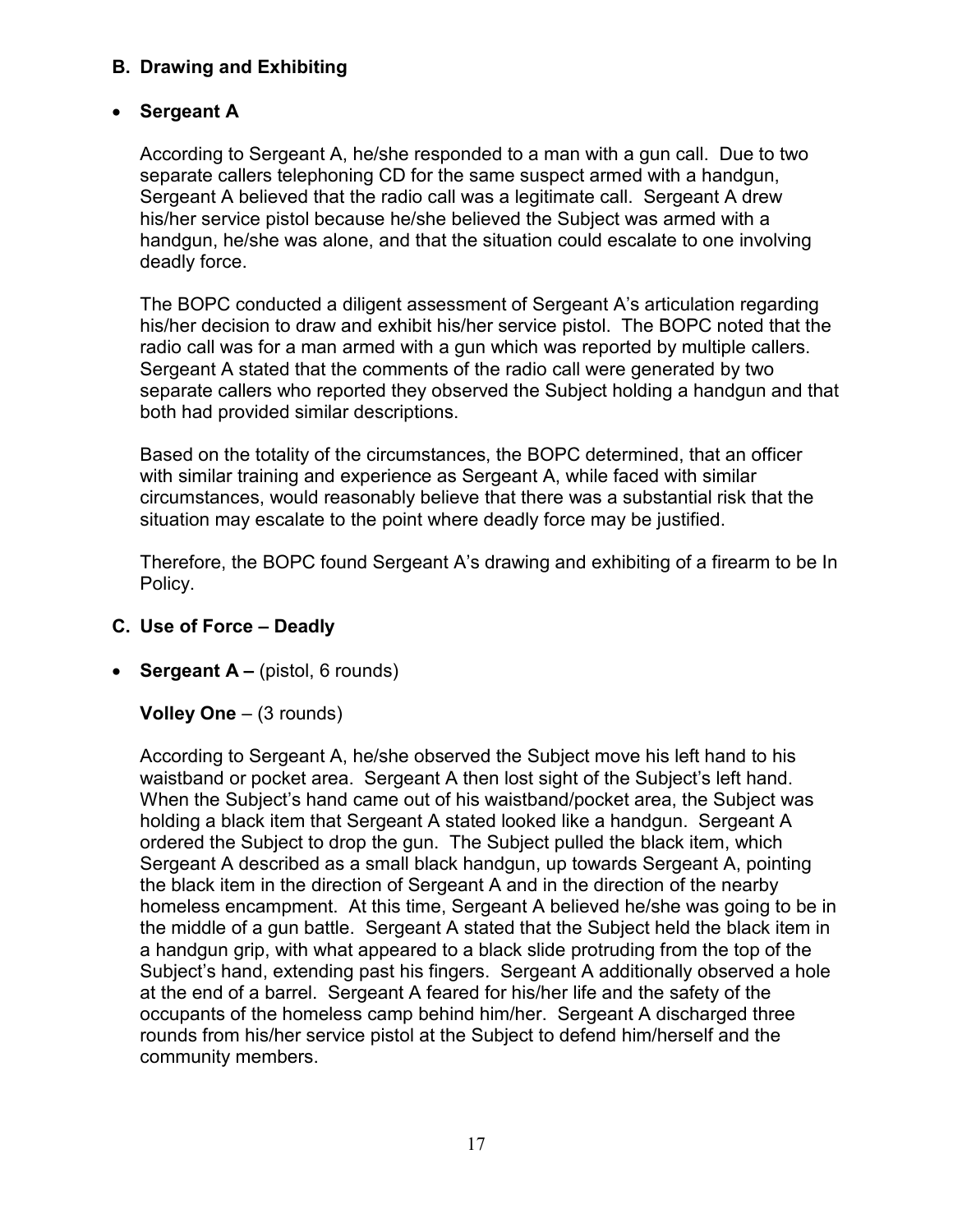### **Volley Two** – (3 rounds)

According to Sergeant A, after he/she discharged his/her first three rounds, he/she immediately re-assessed and observed that the Subject had not changed his behavior. The Subject was still standing and was still holding the apparent handgun. The Subject pointed his apparent handgun in Sergeant A's direction again and moved towards the food truck while still covering Sergeant A with the handgun. Sergeant A believed his/her life was in danger and fired three more rounds at the Subject in a continuing effort to stop the Subject. Sergeant A observed the Subject fall to the ground on his back.

**Background** – Sergeant A first observed the Subject walking on the south sidewalk of Venice Boulevard approaching Tuller Avenue, located just east of Sepulveda Boulevard. At the time of the incident, that area had heavy pedestrian and vehicle traffic, due to street construction on Venice Boulevard. Sergeant A observed there was a food truck to the east of the Subject, an inhabited homeless encampment to the west, and an open gas station convenience store to the southeast of the Subject. Sergeant A was also aware that the background of his/her fired rounds was the back wall of the gas station convenience store, where he/she observed no community members were in his/her line of fire.

In this case, the BOPC conducted a thorough review and analysis of the reasonableness of Sergeant A's deadly force. The BOPC took into consideration that the Subject was reported by multiple callers as a man armed with a handgun and that this was known to Sergeant A at the time of his/her response. Sergeant A observed the Subject look directly at him/her when Sergeant A ordered him to stop. The Subject reached into his waistband area and removed a small black object that according to Sergeant A, he/she perceived to be a small black handgun. Sergeant A observed that the black object had a round opening on the end of the black object that resembled a barrel of a handgun. The black object also had what appeared to be the black slide of a handgun that protruded past the Subject's clenched hand.

The Subject's hand was closed around the black object in a manner that resembled a handgun grip. Sergeant A believed the black object to be a small handgun from his/her observations. The Subject pointed the black object at Sergeant A and the nearby homeless encampment full of community members. In fear for his/her life and the lives of the nearby community members in the homeless encampment, Sergeant A discharged three rounds from his/her service pistol at the Subject (Volley One).

The BOPC reviewed Sergeant A's discharging of an additional three rounds (Volley Two). Sergeant A immediately assessed the effect of the fired rounds on the Subject from Volley One. The Subject's behavior remained unchanged by Sergeant A's first three shots. The Subject continued to point what was perceived to be a small black handgun at Sergeant A and started moving towards the nearby occupied food truck. In fear for his/her life and the lives of the community members at the food truck, Sergeant A discharged an additional three rounds from his/her service pistol (Volley Two). Sergeant A immediately assessed again and observed that the Subject had fallen to the ground. Sergeant A determined that the Subject was no